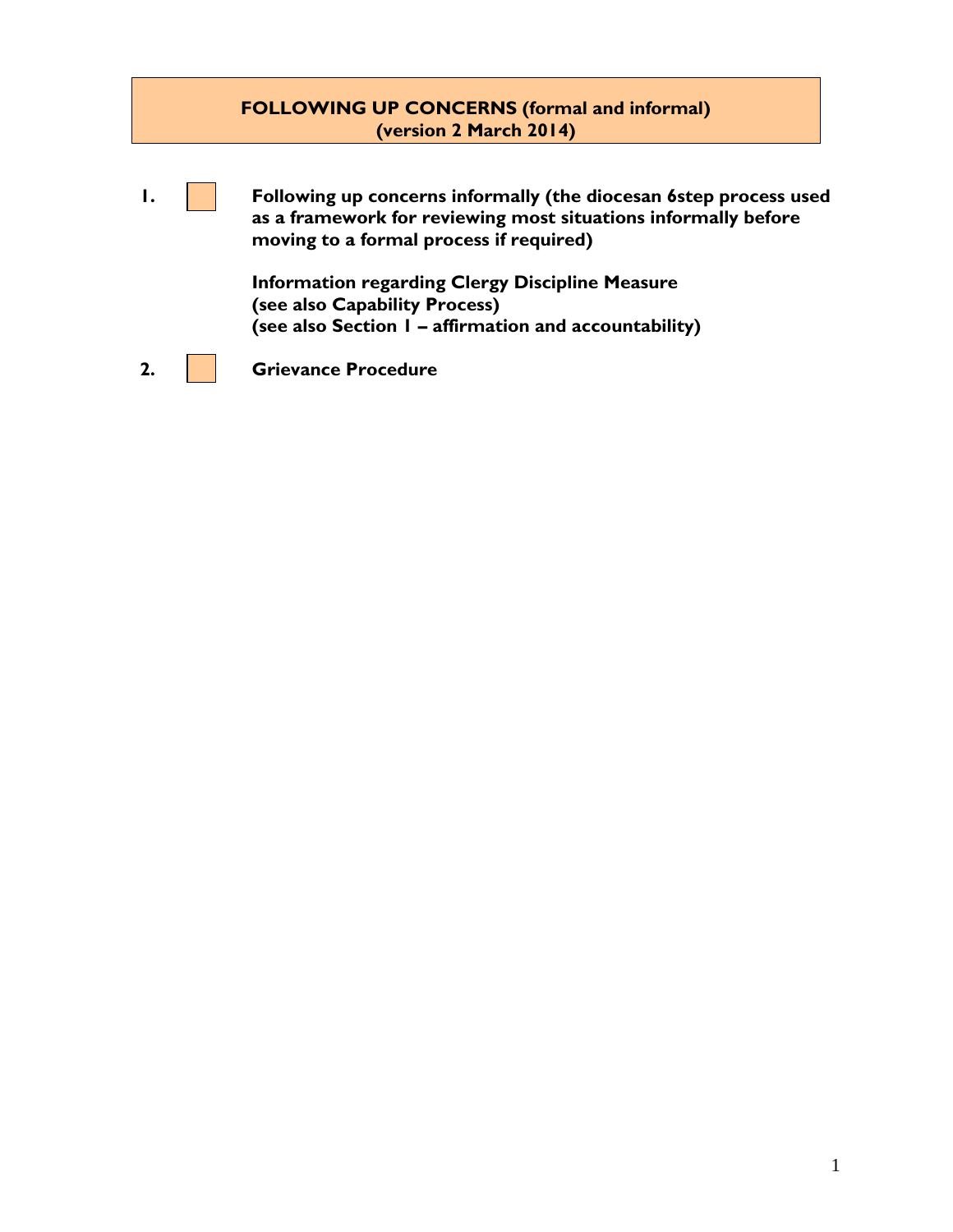#### **FOLLOWING UP CONCERNS (formal and informal) (version 2 March 2014)**

#### **1. Introduction**

- 1.1 Under existing ecclesiastical regulations, the Clergy Discipline Measure (CDM) sets out very clear processes though which the most serious disciplinary issues will be followed up. The procedures for a formal CDM issue are set out in the Code of Practice, which is agreed by both the Archbishop's Council and the General Synod and can be accessed through the Church Commissioner's website: [www.churchofengland.org/about-us/structure/churchlawlegis/clergydiscipline.aspx](http://www.churchofengland.org/about-us/structure/churchlawlegis/clergydiscipline.aspx) (and 3 below)
- 1.2 Under Common Tenure arrangements, the Capability processes set out clear requirements to follow up concerns about potential capability (including long term sickness and ill health retirement processes). [www.churchofengland.org/media/1235721/capability%20final.doc](http://www.churchofengland.org/media/1235721/capability%20final.doc)
- 1.3 From time to time, 'complaints' or issues of concern about individual members of clergy are brought to the attention of the Bishop or to members of his senior staff. These issues may not result in, or warrant, any sort of formal capability or CDMbased process; but it is important that each is followed up appropriately within fair, open and informal due process, with pastoral sensitivity, and in which all parties are afforded the opportunity to share or report their concerns; and with the right to be represented, and of the right of reply.
- 1.4 The Diocese is committed to this fair process; it ensures that time is set aside to gain a clearer picture of all the issues raised; that individuals have opportunities to put their views; that, where it is possible, reconciliation is achieved; and that support and advice can be given. Decisions about any further actions are made only when there is clarity of objective information/evidence and then follow the proper formal CDM protocols and arrangements.
- 1.5 The guidelines below set out how senior staff will follow up issues or complaints brought to their attention through an **informal 6 step clear process of investigation and follow up.** They will then judge when an issue or complaint received should be followed through the formal Capability processes or referred through the CDM route with the involvement of the Diocesan Registrar where this is appropriate; or whether these are obviously more 'informal' issues which could be resolved through a local diocesan process, with Human Resources and senior staff advice and guidance.

#### **2. Diocesan Guidelines and Processes for following up issues, concerns and complaints received informally**

2.1 The six-step process is based both on the current pre-formal proposed capability procedure within the Terms of Service/Common Tenure arrangements, and also on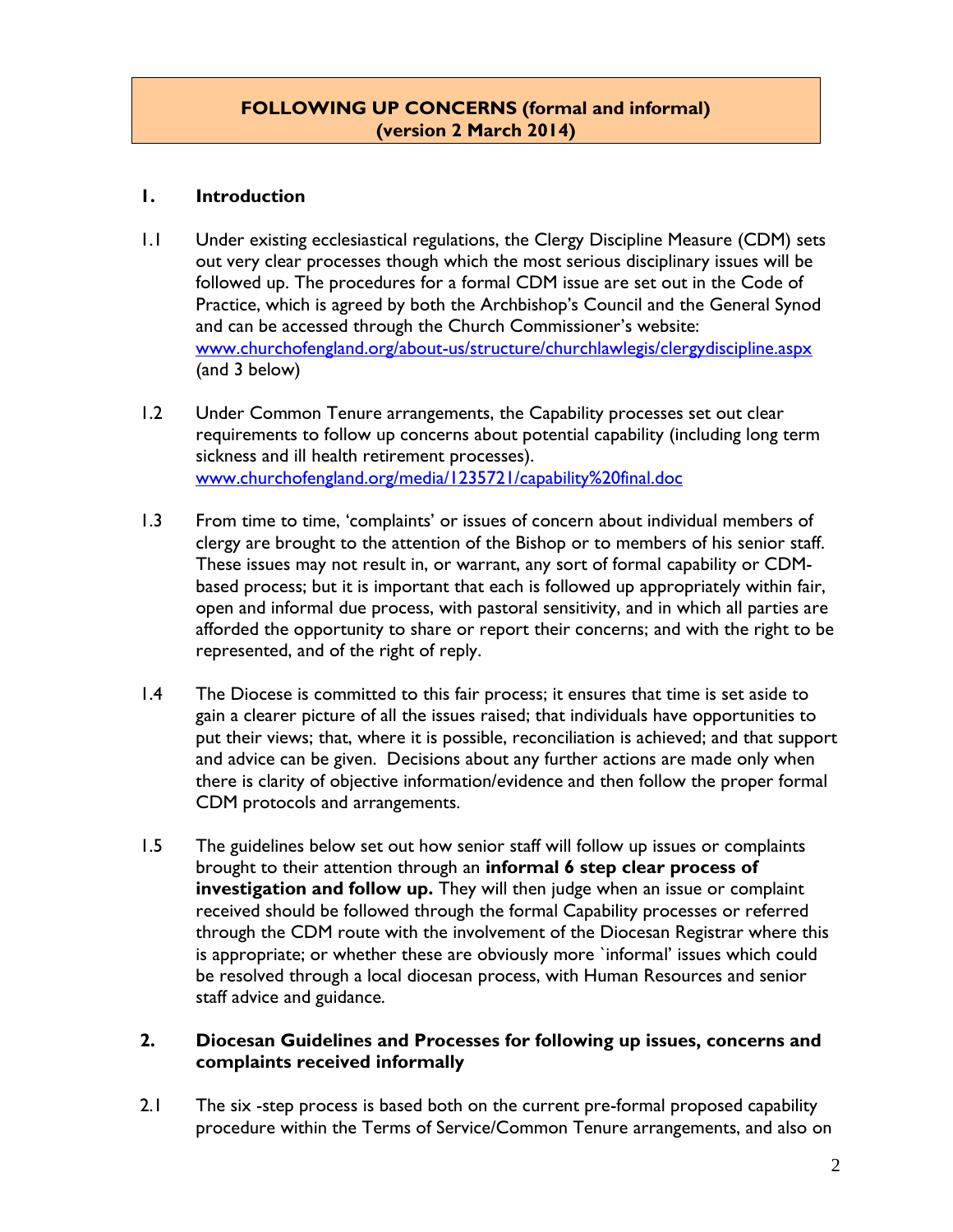the new national ACAS guidelines which focus on the responsibility of organisations to work more creatively to bring about informal resolution to a situation.

- 2.2 What is important in this, and any process, however informal the process is to be $*$  is that it should be:
	- $\checkmark$  based on fair and reasonable processes and clarity of judgements and decisions
	- $\checkmark$  managed within a clear time frame to ensure that any subsequent formal complaint cannot be deemed out of time
	- $\checkmark$  tracked carefully
	- $\checkmark$  properly documented

\*It should be remembered that any informal process may, at a later date, move into a formal process. Documentary evidence, therefore, may well be a key part in any assessment of a fair legal/formal process or of its timing – especially if this is related to a later Capability or CDM process, so, at all stages of anything informal, proper paperwork, notes, records etc should be kept.

#### **2.3 Diocesan principles of accountability**

- 2.3.1 In all processes, we will ensure that we respect the individuals involved and their individual circumstances. Whether a formal or informal process, we will offer practical and pastoral care for them and their family.
- 2.3.2 Where those individuals are part of a process, we will ensure that:
	- $\checkmark$  They fully understand all aspects of the processes available to us and them, and the possible outcomes; and that they have the opportunity to explore these in confidence at every stage.
	- $\checkmark$  They are aware of the range of pastoral and practical support available.
	- $\checkmark$  They are made aware of timescales and next steps as informal processes are created and worked through and that these are managed consistently, and as quickly and fairly as possible.
	- $\checkmark$  They are aware of theirs and others' roles and responsibilities, and of their right to be accompanied at any meeting if they so wish.
- 2.3.3 When things go awry with relationships, both personally and in local communities, the Diocese's priority will always be to do what it can to bring people together in order to help restore relationships.
- 2.3.4 We will plan to do this with the individuals concerned in safe, creative and thoughtful ways, which ensure respect, fair process, the right to be heard, and the right of reply. (We will, of course, only do this in ways which are appropriate to the individual set of circumstances, and in line with the wishes of the individuals concerned).
- 2.3.5 Confident that clergy are determined to live out the commitments and promises they made at ordination, the Diocese has three key expectations on those who find themselves in situations of conflict: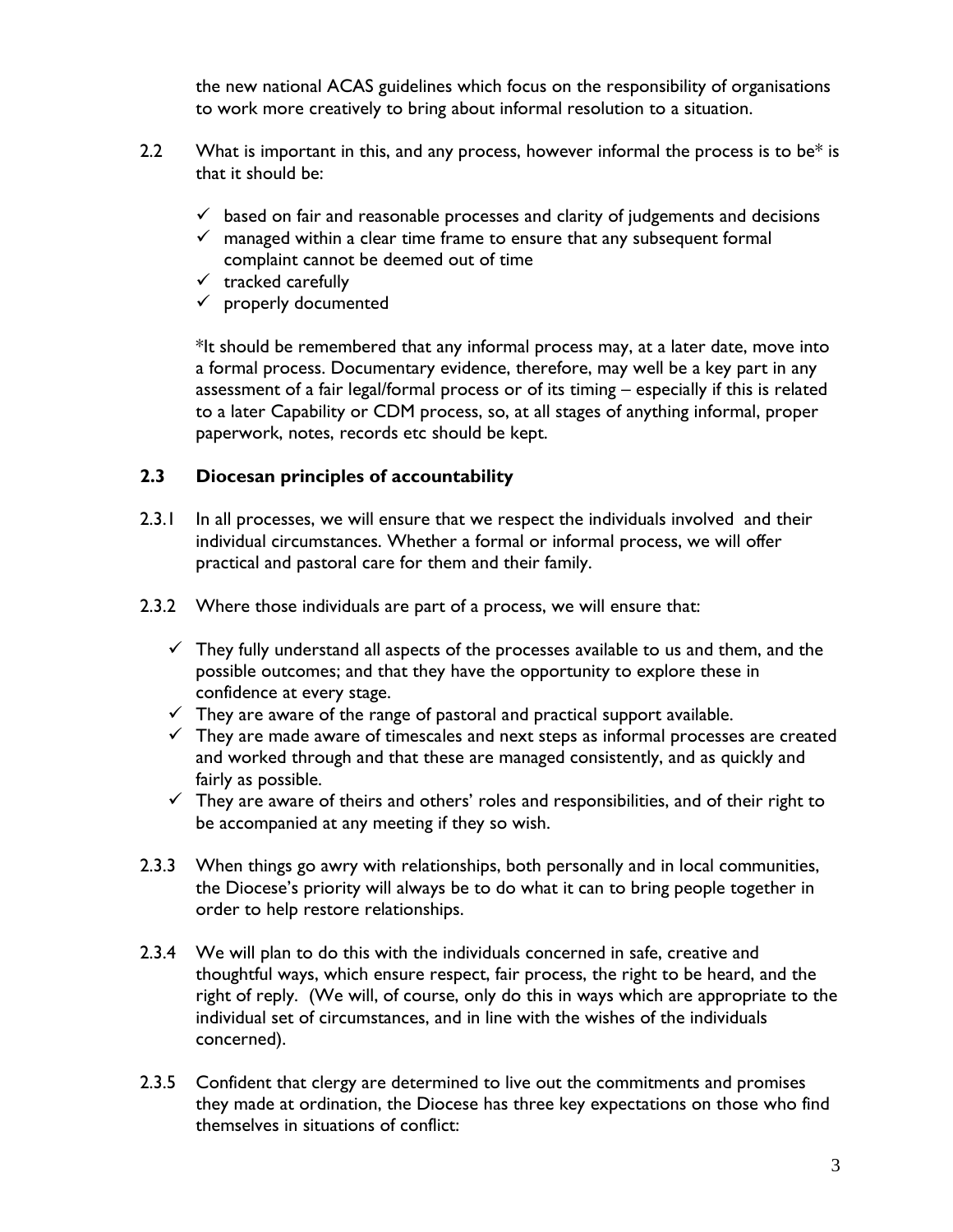- $\checkmark$  That they will do all that they can to bring about a local resolution.
- $\checkmark$  That where bringing about local reconciliation is a struggle (for whatever reason), where additional assistance, advice, and support may be helpful, that they actively seek this from colleagues, national bodies and the diocese.
- $\checkmark$  Where the diocese has become involved because of the nature of the difficulties, that clergy will fully co-operate with the diocese in its responsibility to seek and facilitate all opportunities for resolving issues eg clear Roles and Responsibilities, reconciliation (eg through facilitation, mediation).

#### **2.4 Diocesan process and steps**

2.4.1 An overview of the process, and details of each of the steps taken at each stage are set out below.

#### **Overview of Process**

A 'complaint' or issue is raised with/passed by the Bishop to an Archdeacon

#### **Step One**

#### **An informal 1:1 meeting with the complainant**

Identifying and exploring problems, concerns (this will always include a face-to-face meeting at some stage, but may be instigated through initial telephone discussions)

# **Step Two**

#### **An informal 1:1 meeting with the ordained minister**

Meeting the priest and sharing/exploring the concerns/issues raised Where appropriate the opportunity of bringing together priest and individual to see if an informal way forward/reconciliation is possible at this stage

#### **Step Three**

#### **Making a judgement**

Deciding what are the appropriate ways forward

*Ask: does it potentially raise an issue of serious misconduct?*

Identifying whether this **is** a serious issue which would require a formal process

under CDM and if so move straight to CDM process CDM

#### **Or**

If the judgement is that it is **not** a potentially CDM matter – consider what intervention and pastoral support should be in place for an informal process/resolution to be achieved –

*Ask: will the individuals involved be prepared to do this?* 

*Explore what informal options are open/available to them?*

#### **Step Four Communicating with both parties**

Setting out clear desired ways forward, expectations and accountabilities – putting in place supportive interventions

*File notes, any correspondence with the individuals, arrangements for mediation and other options*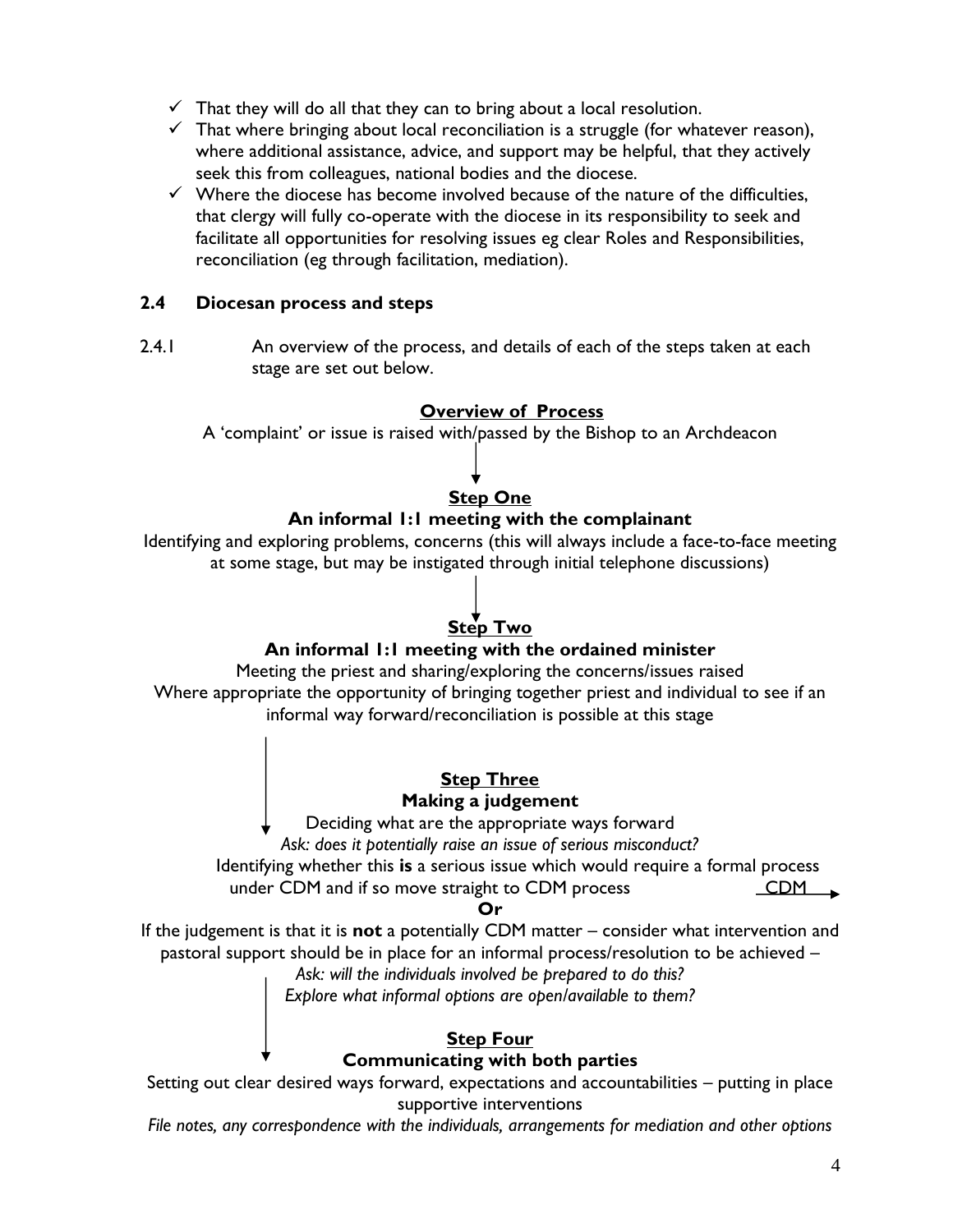#### **Step Five Working for resolution**

Providing support as the individuals work to resolve the situation *The role/responsibilities of the individuals themselves – what they are agreeing to, the role/responsibilities of the Archdeacon/Diocesan Head of Human Resources & Safeguarding – who are the others involved?*

#### **Step Six Final steps**

Reviewing progress, what has been achieved, summarising what has occurred, any agreements about future working/pastoral relationship, communicating with all parties, making file notes, informing the Bishop. The situation is therefore closed **OR** moves back to step three

#### **Process at each stage**

A complaint is passed to, or received by, an Archdeacon.

(Currently, steps one and two would normally be conducted by an Archdeacon, but Bishop's Staff may wish to consider also using the skills of an Area Dean or appropriate member of Senior Staff to undertake these steps, and to report back to the Archdeacon for a decision at Step Three, based on what has arisen from the preliminary enquiries)

#### **Step One An informal 1:1 meeting with the complainant(s)**

- $\checkmark$  The Archdeacon invites the complainant(s) to an informal meeting (at which they may be accompanied if they wish).
- $\checkmark$  At this meeting the complaint(s) should be explored and an informal note of what is discussed made (and, depending on the circumstances, details regarding the formal and informal processes of CDM are shared *if* this seems appropriate at this time). Nothing should be said or done at this stage that could prejudice the Diocese's freedom to act appropriately at a later stage.
- $\checkmark$  The Archdeacon, depending on the circumstances, may ask another appropriate member of Senior Staff and/or or the Diocesan Head of Human Resources & Safeguarding to be present at this meeting.
- $\checkmark$  Depending on the nature of the complaint(s) it may be appropriate at this step to explore how the complainant would want to see the situation resolved. It might, therefore, be appropriate to explore if the complainant would be willing to meet with the priest in an informal way in the spirit of reconciliation; or to ensure that, in some circumstances, they understand their recourse to a formal process in the most serious of cases.

### **Step Two An informal meeting with the priest**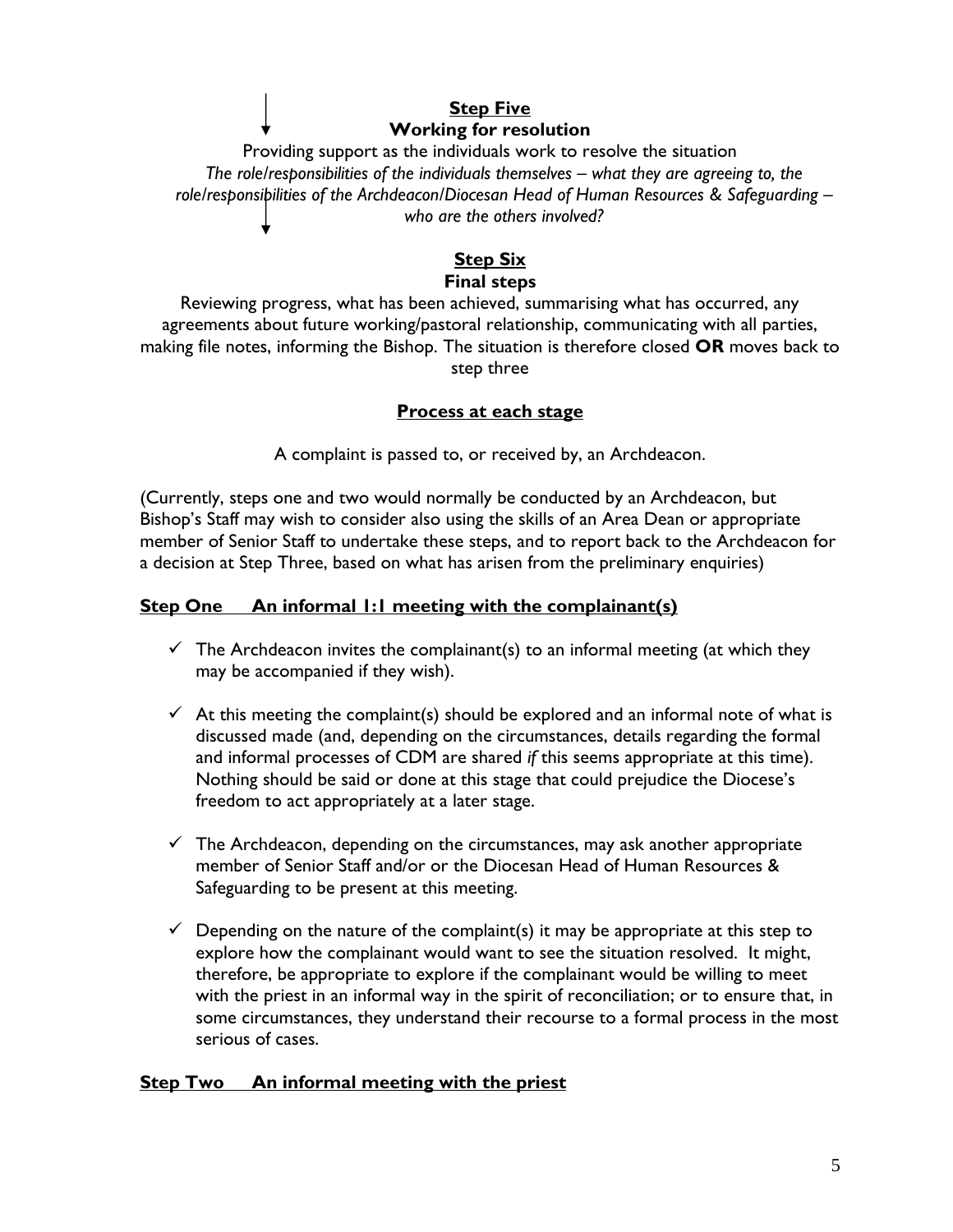- $\checkmark$  The Archdeacon should contact the ordained minister and let them know that an issue has arisen, and invite them to attend an informal meeting at which the concerns can be explored.
- $\checkmark$  The ordained minister should be able to bring a colleague (not a family member) to the meeting if they wish.
- $\checkmark$  At the meeting (or shortly afterwards) the Archdeacon should make some informal notes of what was discussed – and at the meeting explore some possible ways forward.
- $\checkmark$  The Archdeacon may, depending on the circumstances, invite another appropriate member of Senior Staff and/or the Diocesan Head of Human Resources & Safeguarding, or other appropriate local senior colleague to be present at this meeting.
- $\checkmark$  It may be appropriate at this step, depending on circumstance, the nature of the issues/concerns raised, the individuals involved, and/or the necessity to follow up with further 'investigatory' discussions, to follow up the outcomes of discussions in Step One to bring the priest and the complainant(s) together in the spirit of reconciliation, if both parties are willing.

#### **Step Three – making a judgement and ways forward**

- $\checkmark$  The Archdeacon may feel at this stage that they require some further enquiries for information or clarification that would enable them to make a better judgement about possible ways forward – and they may want to seek information from a third party, other appropriate person/people, and/or ask for some advice and/or support from the Registrar, or the Diocesan Head of Human Resources & Safeguarding.
- $\checkmark$  Each situation will be different, and the Archdeacon may make a judgement about offering a short period of special paid leave where appropriate, to enable the further investigatory discussions to take place.
- $\checkmark$  Each situation will be different, but following the meeting (step 2) and any follow up enquiries that have been made - the Archdeacon should make a judgement about the appropriate way forward. This decision should be communicated to the complainant(s) and to the priest in person/telephone call, and followed up by letter.
- $\checkmark$  If, on the evidence, the Archdeacon feels that, in their judgement, it is NOT a matter of serious professional misconduct (ie a CDM matter), they may decide that the way forward is for an informal process of resolution and reconciliation to be undertaken.
- $\checkmark$  If on the evidence the Archdeacon feels that, in their judgement, this IS a matter of potential serious professional misconduct, they may decide that the way forward is for a formal CDM complaint to be made and due process should then be followed in line with statutory requirements.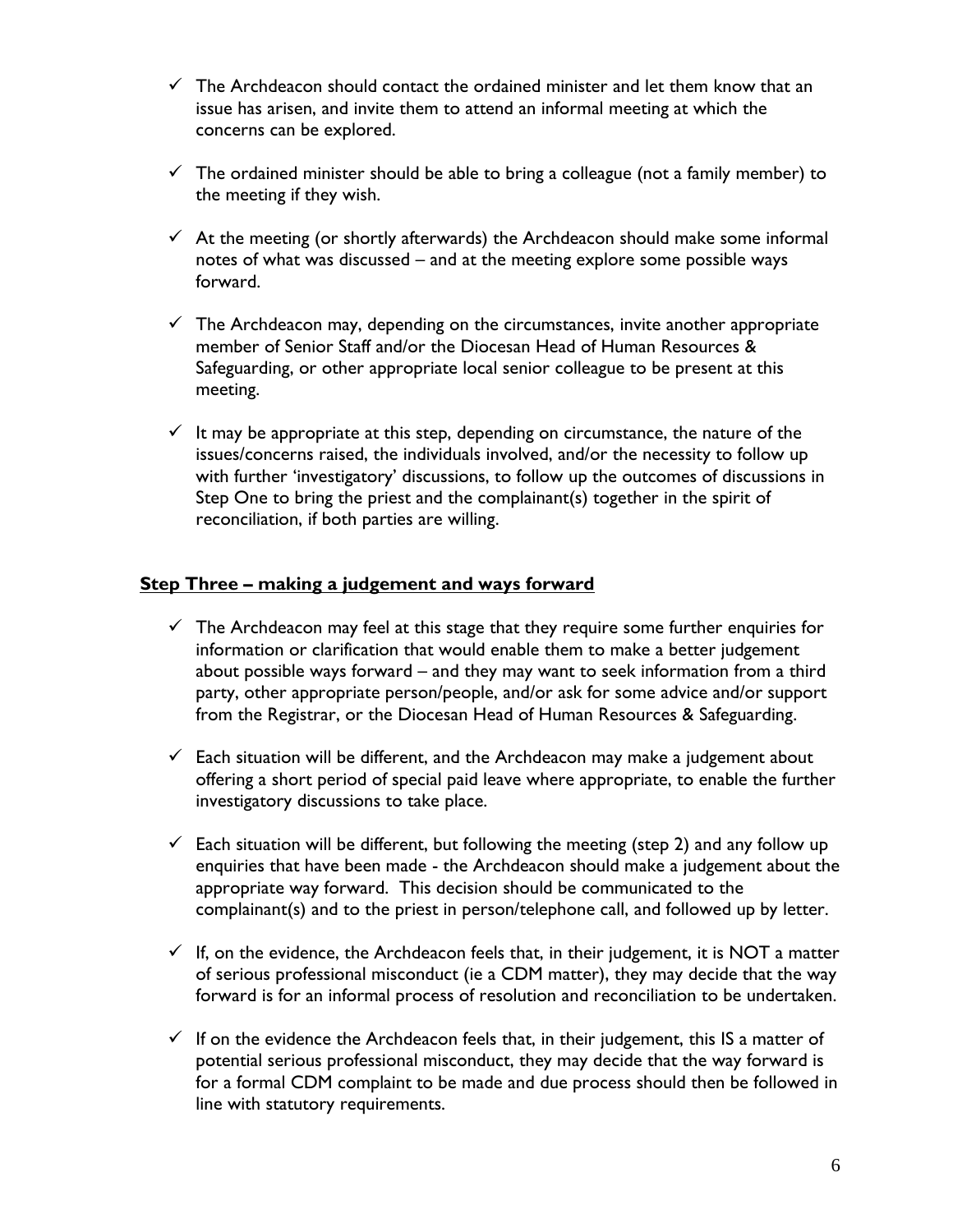$\checkmark$  If the Archdeacon requires some advice on help to establish whether this is a potentially serious issue or an issue possibly better suited to an informal resolution, they make ask another (eg the Area Dean, the Diocesan Secretary, or a member of senior staff) to review the situation and current evidence with them. The Diocesan Head of Human Resources & Safeguarding can advise on the process for this.

#### **Step Four – communicating with both parties**

- $\checkmark$  The letter setting out the Archdeacon's decision (see Step Three above) and the desired next steps may include:
	- $\triangleright$  details of any training/development support that is required or available
	- $\triangleright$  a possible time frame
	- $\triangleright$  any arrangements for external support, such as mediation or facilitation
	- $\triangleright$  a date at which progress can be reviewed
	- $\triangleright$  the pastoral support that is available for all parties
	- $\triangleright$  a request that both complainant and the ordained minister reply to the letter, that they are content for this to be the way ahead, and confirming their willingness to participate in it.
- $\checkmark$  The Archdeacon may decide, depending on the circumstances, that they want to make it clear in the feedback and follow up letter to the ordained minister that, whilst a formal complaint under CDM is not taking place, that the situation does raise serious concerns and that their full co-operation is required in the way forward decided upon.
- $\checkmark$  It is very important at this stage that there is a clear file note/report detailing the issues, copies of the letters, and of the plan for the desired way forward.
- $\checkmark$  In correspondence/discussion with the complainant at this stage, the Archdeacon should make them aware of his judgement in the circumstances, but also of the complainant's right to bring a proper complaint through the appropriate formal processes.
- $\checkmark$  The Archdeacon should explain the formal process and explore potential outcomes - so that the complainant can be aware of the Archdeacon's judgement and the proposed way forward.

#### **Step Five - working for resolution**

 $\checkmark$  Both the complainant(s) and the priest should be given the appropriate time to work through the Archdeacon's reporting and the agreed way forward. Where, for good reason, more time might be needed, then the progress review meeting may be rescheduled, with agreement from all parties.

#### **Step Six – final steps**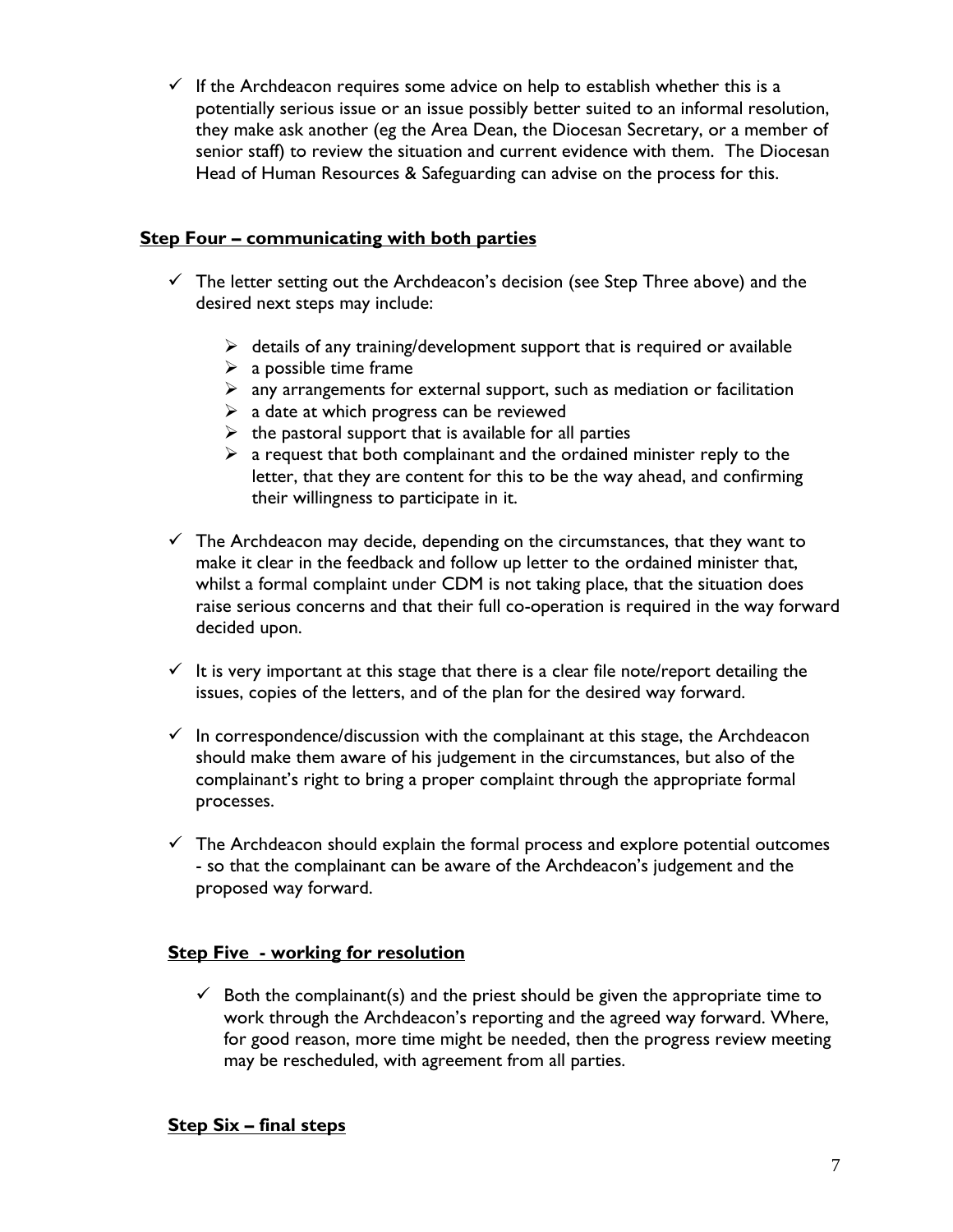- $\checkmark$  If, at the agreed date to review and reflect on progress, both the complainant and the priest are content that there is reconciliation or resolution, the issue is closed. The Archdeacon will write a file note summing up what has occurred since the original file note was made.
- $\checkmark$  At any review/progress meeting, the ordained minister has the right to be accompanied by a colleague or union representative (but not a family member).
- $\checkmark$  At the end of a (successful) process, the Archdeacon will send a letter to all parties outlining what has occurred, giving his thanks for participation and engagement in the process, and of his hope for them in the future.
- $\checkmark$  The Archdeacon may, depending on the nature of the issue, send a copy of the summing up note to the Diocesan Bishop who may feel that an informal meeting with the priest to help him/her reflect on the situation would be appropriate.

| The situation is satisfactorily<br>resolved                                                                                                    | No further action is necessary.                                                                                                                                                                                                  |
|------------------------------------------------------------------------------------------------------------------------------------------------|----------------------------------------------------------------------------------------------------------------------------------------------------------------------------------------------------------------------------------|
|                                                                                                                                                | The Bishop may want to meet the ordained minister<br>priest and/or the complainant to review what has<br>happened.                                                                                                               |
| The situation is resolved but with<br>some potential remaining issues<br>or the possibilities of recurrence,<br>or with reservations on either | A further formal meeting with either party is<br>convened by the Archdeacon to set out a clear set<br>of expected behaviours in moving forwards.                                                                                 |
| side                                                                                                                                           | The Bishop may want to meet the ordained minister<br>and/or the complainant to review what has<br>happened.                                                                                                                      |
| The situation is not resolved                                                                                                                  | A further formal meeting individually with the<br>complainant, and the ordained minister is arranged<br>by the Archdeacon with the Diocesan Head of<br>Human Resources & Safeguarding present to<br>explore possible next steps. |
| The situation is satisfactorily<br>resolved but recurs - depending<br>on the circumstances either                                              | A further formal meeting individually with the<br>complainant, and the ordained minister is arranged<br>by the Archdeacon with the Diocesan Head of<br>Human Resources & Safeguarding present to<br>explore possible next steps, |
|                                                                                                                                                | Or                                                                                                                                                                                                                               |
|                                                                                                                                                | A formal CDM complaint is brought - see flow                                                                                                                                                                                     |

#### **Possible Outcomes.**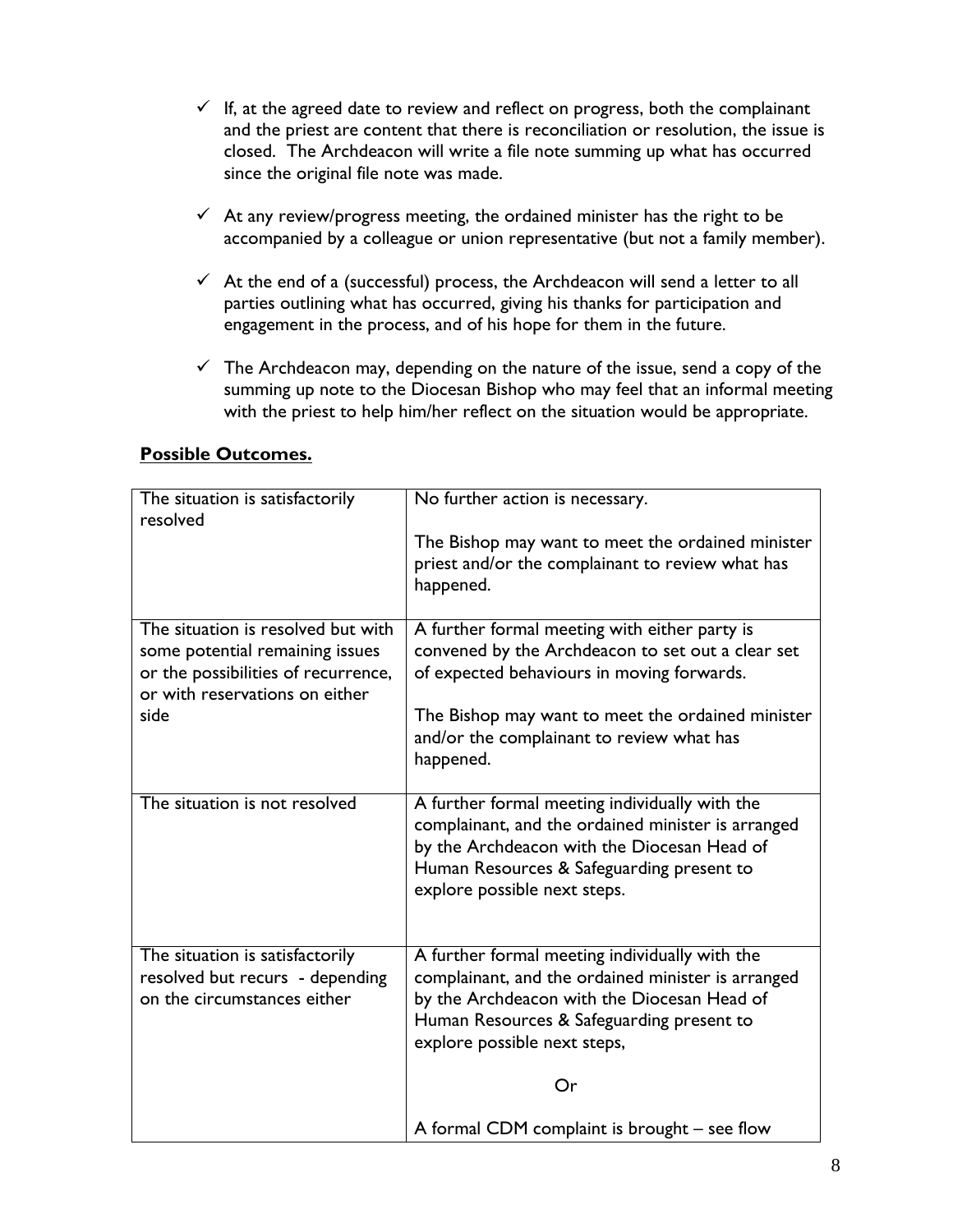| chart below                                                     |
|-----------------------------------------------------------------|
| A formal capability process is instigated (Terms of<br>Service) |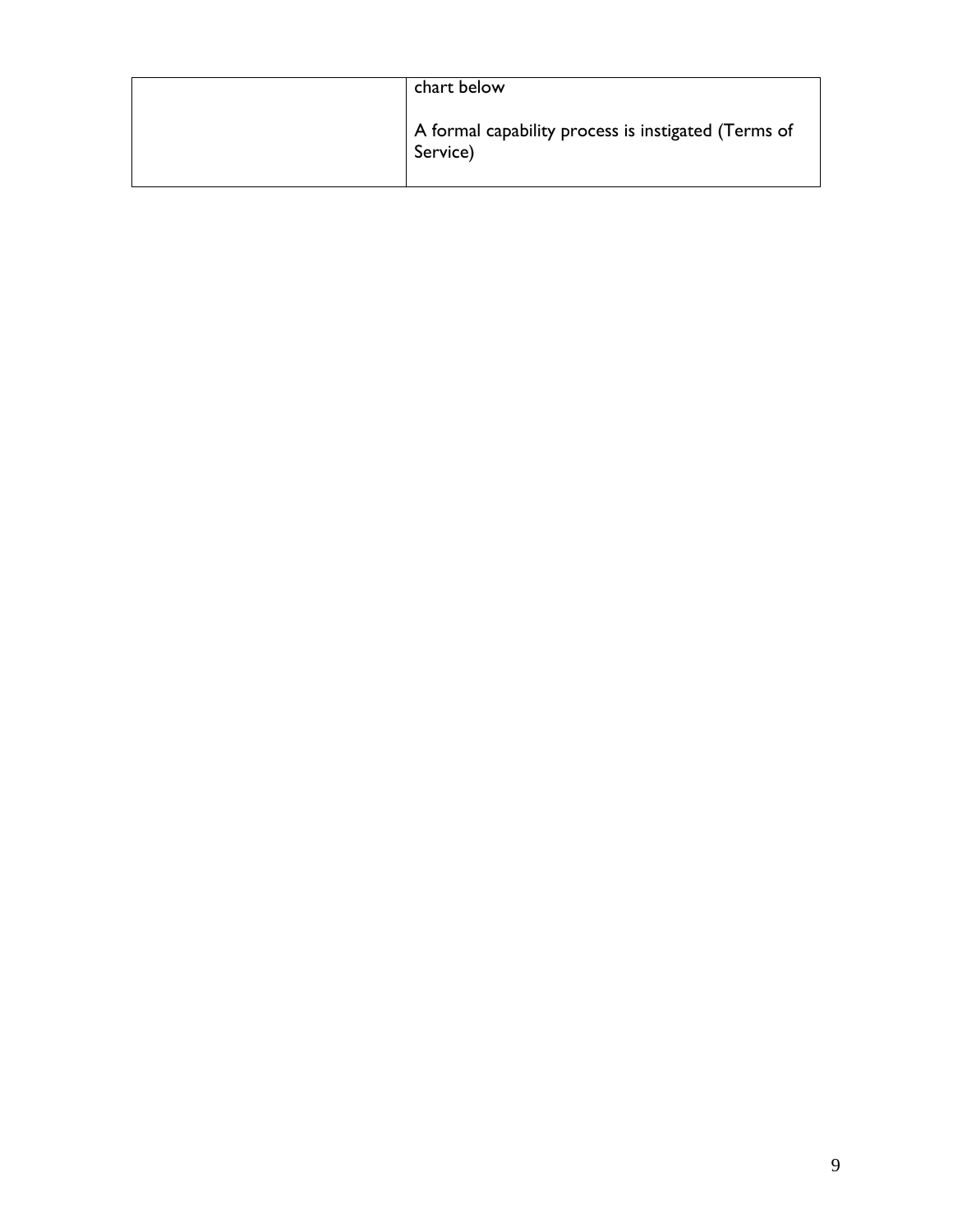**3. The CDM Process**

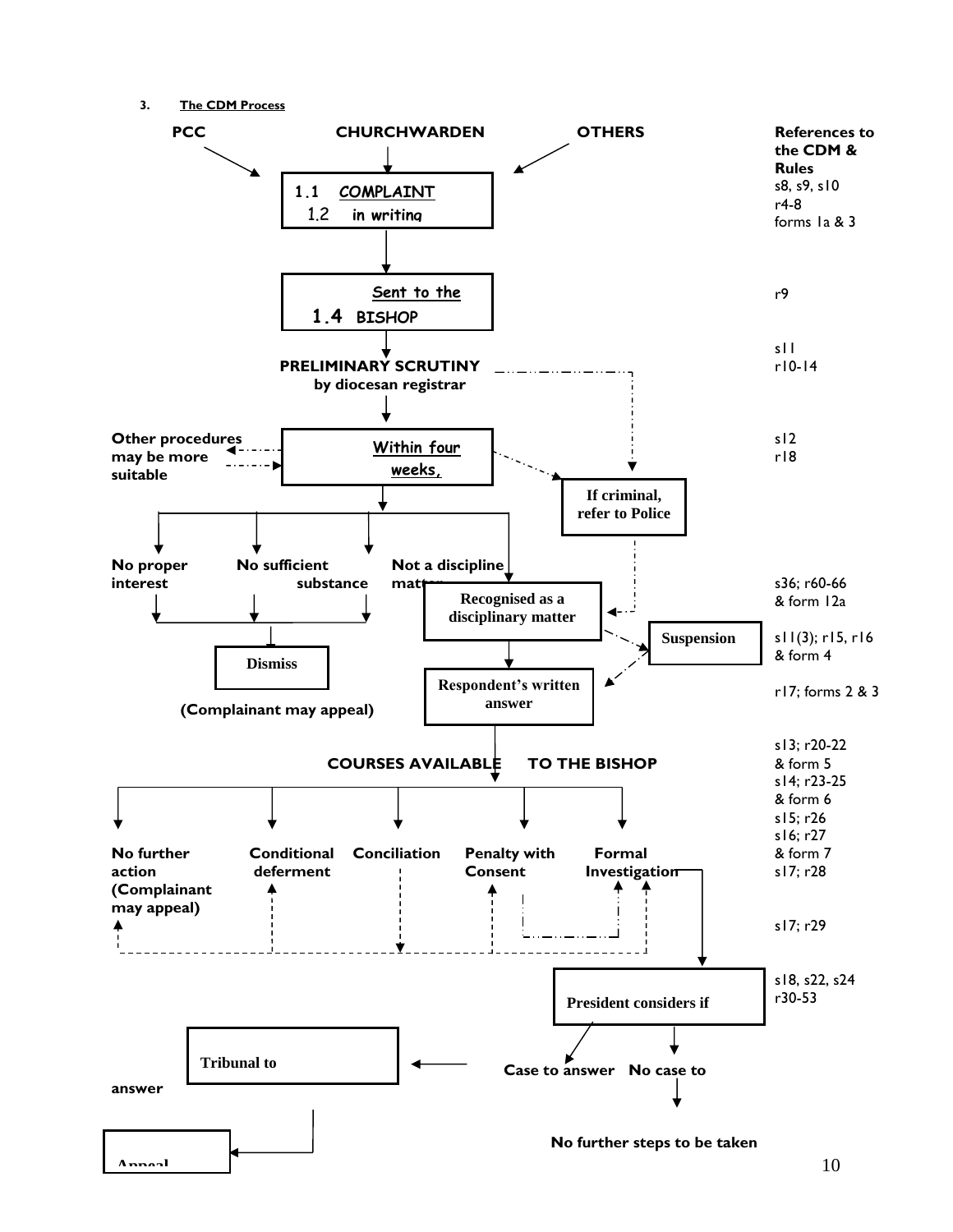# **GRIEVANCE PROCEDURE**

(version 2 March 2014)

#### **1. Introduction**

- 1.1 The Archbishop's Council sets out a clear process to deal with grievances within dioceses and parishes and is set out in 3 below.
- 1.2 Every grievance will be treated seriously because of its significance to the person concerned.
- 1.3 Anyone dealing with a grievance raised by any person holding office under Common Tenure must have regard to the Code of Practice issued by the Archbishop's Council. A summary of the processes and this supporting code can be accessed through this link: [www.churchofengland.org/media/56747/grievanceprocedure%20cop.pdf](http://www.churchofengland.org/media/56747/grievanceprocedure%20cop.pdf)
- 1.4 Office holders need to feel assured that there is a way of raising their concerns that is both confidential and fair in process. The aim of the grievance procedure is to ensure things can be dealt with in timely, fair, and focused ways, where all parties have the right to be heard, and grievances pursued without the fear of inappropriate sanction.
- 1.5 The Diocese's priority will always be to deal with issues informally wherever possible. This will usually follow the process as set out in Section 8 of this handbook - Following up Concerns

#### **2. Grievance – an overview**

- 2.1 Where a grievance may involve the alleged actions of a respondent, whether individual or a body, the respondent will be given every opportunity to express a view, and that view be taken into account. If informal approaches prove incapable of resolving a problem, the formal procedure may be invoked by the office holder (see 4 below).
- 2.2 The Diocese will always do what it can to bring people together, for reconciliation, and will support issues being resolved at a local level, informally, and with support and pastoral care (see Section 1 to this handbook – Affirmation and Accountability).
- 2.3 The Diocese always wants to learn from experiences, and where there are issues the Diocesan Head of Human Resources & Safeguarding will review each set of circumstances to make recommendations to Bishop's Staff on where we might be able to make improvements, and learn lessons, review any trends etc. The Bishop of Gloucester may also want to appoint appropriate people to undertake reviews at particular times.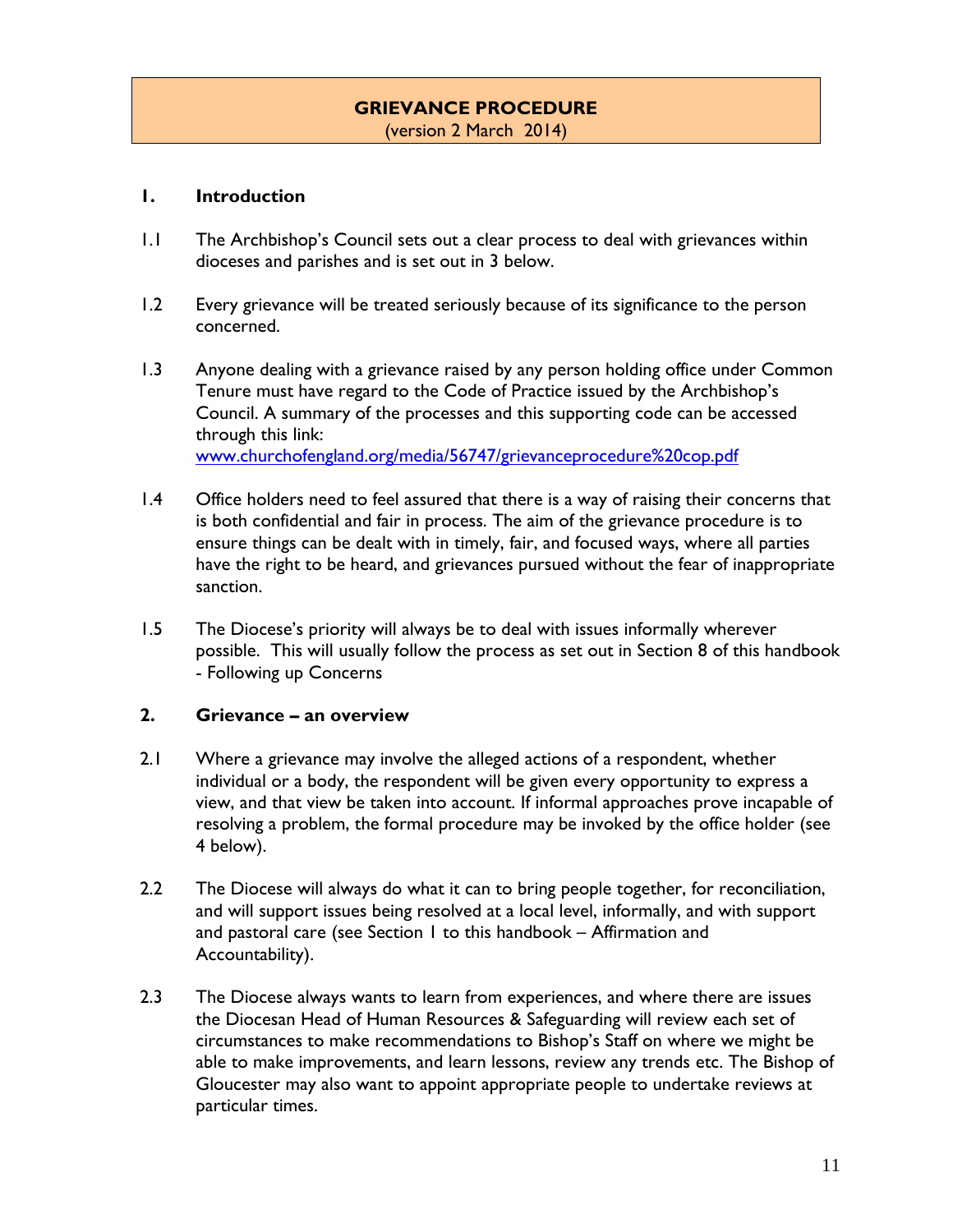- 2.4 Training in different aspects of grievance procedures is available to those undertaking review, support and during the formal processes from the Diocesan Head of Human Resources & Safeguarding.
- 2.5 The Diocesan Head of Human Resources & Safeguarding will advise on all stages of a grievance process.
- 2.6 Where theological tradition might be an issue, it may also be helpful to include representation of the relevant traditions within a group involved in a particular process or to seek an 'expert' panel member.
- 2.7 The Bishop of Gloucester makes appropriate independent, pastoral and confidential support available to those taking out a grievance, those who are the subject of a grievance, and those who are having to deal with a grievance.
- 2.8 During grievance processes written records will be made which will include:
	- the nature of the grievance raised
	- a copy of the written statement of grievance
	- the Archdeacon's decisions and actions

- whether the matter was taken to the further stage and, if so, what support or external interventions were put in place, and any outcomes - subsequent developments

- 2.7 Records will be treated as confidential and kept securely in a sealed envelope on the relevant file(s).
- 2.9 Office holders and respondents have the right to be accompanied at all meetings concerning a grievance by a trade union official, or a lay or ordained colleague.
- 2.10 Local or external support and expertise may be used where appropriate eg through trained support colleagues, mediators, facilitators

#### **3. When the grievance process may be used**

- 3.1 The process may be invoked by an office holder where informal routes may have been exhausted in resolving an issue of bullying or harassment (see also Section 1 and the six step process set out in Section 8 of this handbook).
- 3.2 The process may provide a means of addressing concerns (either informally first or moving straight to a formal process) relating to:
	- $\checkmark$  The interpretation and application of terms and conditions of service
	- $\checkmark$  Housing
	- $\checkmark$  Ministerial Development Reviews
	- $\checkmark$  Continuing Ministerial Education
	- $\checkmark$  Provision of suitable training etc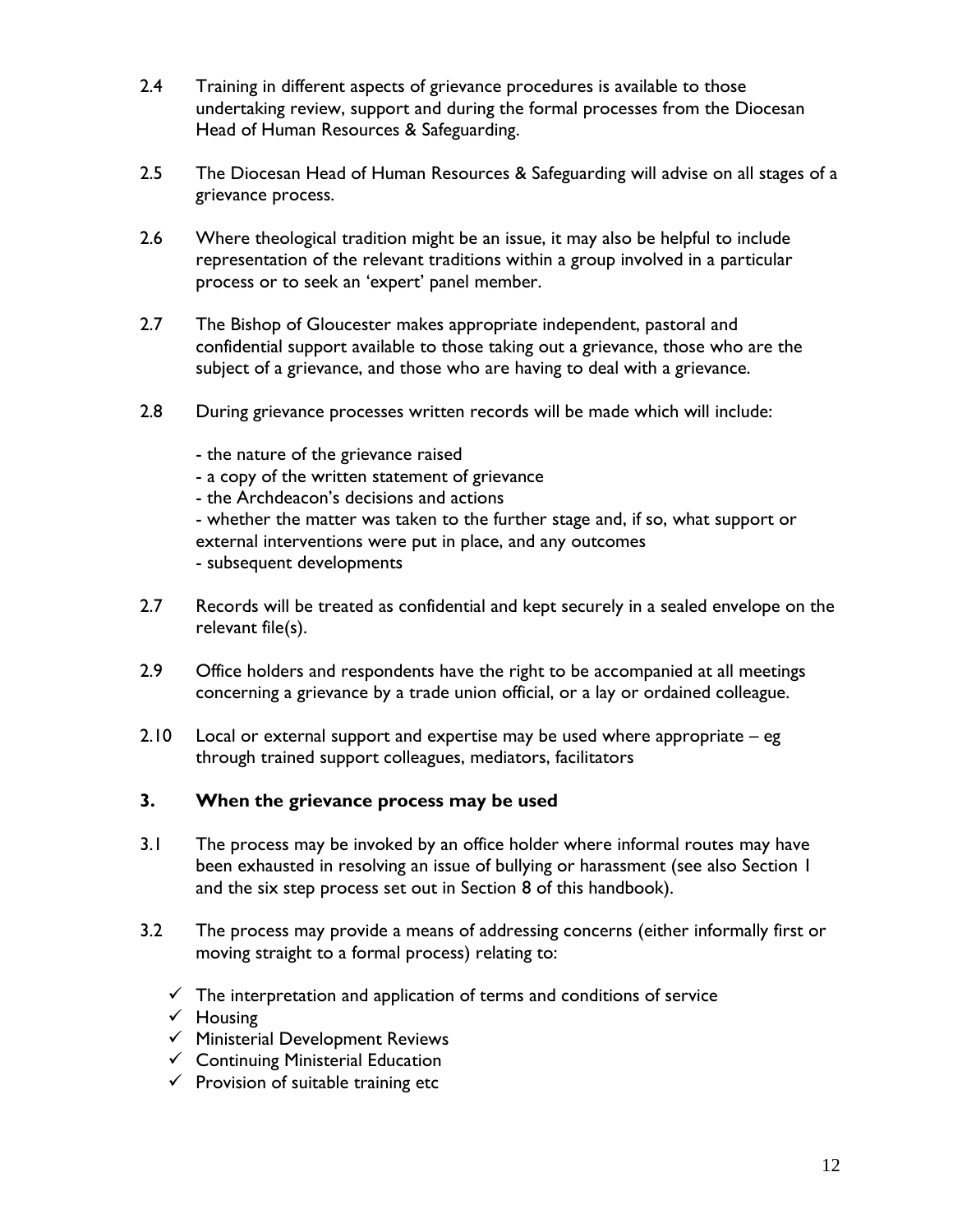3.2 The process may be invoked during a capability inquiry process, but that inquiry will not be suspended while the grievance is considered. (Where the grievance relates to the handling of the capability procedure, the appeal process there should be followed).

#### **4. When the grievance process may not be used**

- 4.1 The process may not be used where other forms of appeal or representation are available – these include:
	- $\checkmark$  against a capability or disciplinary decision
	- $\checkmark$  decisions taken under faculty jurisdiction
	- $\checkmark$  statutory rights of objection in respect of proposals for certain housing transactions
	- $\checkmark$  for pastoral reorganisation plans
	- $\checkmark$  where the individual is under a contract of employment (that organisation's processes should be used in this instance).

#### **5. Summary flow chart and detailed overview of grievance procedure**

| <b>INFORMAL</b><br><b>STAGE</b>                                          | An office holder should, in the first instance, discuss their grievance with<br>the person responsible for the matters which have given rise to<br>concerns. If this is not appropriate or is unsuccessful, the office holder<br>should raise the matter with the Area/Rural Dean, the person<br>responsible for their Ministerial Review or another suitable person to<br>explore other ways of seeking informal resolutions.<br>Following the Diocesan 6-step informal follow up process (set out<br>in Section 8 of this handbook), it is hoped that the diocese can be<br>prompt in response, review and reconciliation or other satisfactory<br>outcome.<br>It will normally be appropriate to agree any remedial arrangements and a<br>period of time for them to take effect before the office holder pursue a<br>more formal process (under Stage One below). However, the office<br>holder may move directly to Stage One below if becomes evident that<br>the other party is failing to observe their part in any agreed remedial<br>arrangements. |
|--------------------------------------------------------------------------|--------------------------------------------------------------------------------------------------------------------------------------------------------------------------------------------------------------------------------------------------------------------------------------------------------------------------------------------------------------------------------------------------------------------------------------------------------------------------------------------------------------------------------------------------------------------------------------------------------------------------------------------------------------------------------------------------------------------------------------------------------------------------------------------------------------------------------------------------------------------------------------------------------------------------------------------------------------------------------------------------------------------------------------------------------------|
| <b>FORMAL</b><br><b>STAGE ONE</b><br>Putting the grievance<br>in writing | Step I - The office holder should set out their grievance in writing,<br>include details of what steps have been taken to try and resolve the<br>matter, and what acceptable routes to a resolution they would consider,<br>and send their statement to the Archdeacon (unless the Archdeacon is<br>already concerned, in which case the matter should be referred to the<br>Diocesan Bishop).                                                                                                                                                                                                                                                                                                                                                                                                                                                                                                                                                                                                                                                               |
| <b>STAGE TWO</b><br><b>Facilitated resolve</b><br>Exploring the          | Step I - The Bishop or Archdeacon may feel that the matter can be<br>appropriately handled by another person (eg Suffragan Bishop, Dean etc)<br>and may, after consulting the Office Holder, refer the matter accordingly.                                                                                                                                                                                                                                                                                                                                                                                                                                                                                                                                                                                                                                                                                                                                                                                                                                   |